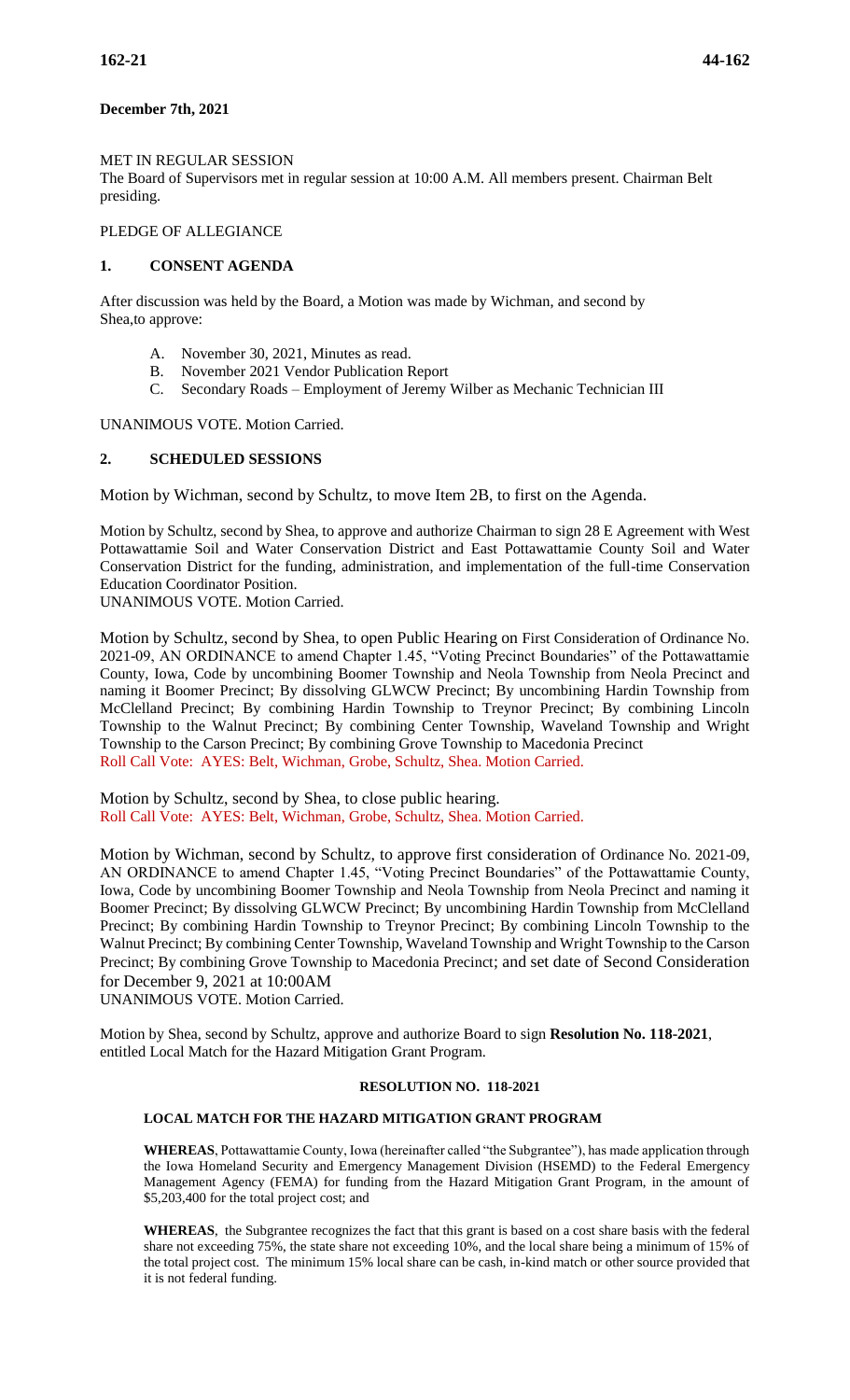**THEREFORE**, the Subgrantee agrees to provide and make available up to \$780,510 (seven hundred eighty thousand five hundred and ten dollars) of non-federal contribution to be used to meet the minimum 15% match requirement for this mitigation grant application.

#### Dated this 7<sup>th</sup> day of December, 2021.

## **ROLL CALL VOTE**

|                      | AYE     | <b>NAY</b> | <b>ABSTAIN</b> | <b>ABSENT</b> |
|----------------------|---------|------------|----------------|---------------|
| Scott Belt, Chairman | $\circ$ | $\circ$    | $\circ$        | $\circ$       |
|                      |         |            |                |               |
| Tim Wichman          | $\circ$ | $\circ$    | $\circ$        | $\circ$       |
|                      | $\circ$ | $\circ$    | $\circ$        | $\circ$       |
| Justin Schulz        |         |            |                |               |
| Brian Shea           | $\circ$ | $\circ$    | $\circ$        | $\circ$       |
|                      | $\circ$ | $\circ$    | $\circ$        | $\circ$       |
| Lynn Grobe           |         |            |                |               |
| ATTEST:              |         |            |                |               |

Melvyn Houser, County Auditor

#### Roll Call Vote: AYES: Belt, Wichman, Grobe, Schultz, Shea. Motion Carried.

Motion by Wichman, second by Schultz, approve and authorize Board to sign Resolution No. 119-2021 entitled: RESOLUTION AUTHORIZING VACATION OF A SECTION OF POTTAWATTAMIE COUNTY ROAD.

## **RESOLUTION NO. 119-2021**

#### **RESOLUTION AUTHORIZING VACATION OF A SECTION OF POTTAWATTAMIE COUNTY ROAD**

**WHEREAS**, a request has been filed with the Pottawattamie County Board of Supervisors to vacate and clear the record of a section of Pottawattamie County Road, described as follows,

**WHEREAS**, it is in the best interest of Pottawattamie County to vacate the Road Right of way.

**NOW, THEREFORE BE IT RESOLVED** by the Board of Supervisors of Pottawattamie County in session this 7th day of December, 2021, that the following described road easement be vacated:

A portion of Railroad Street South along the north line of Block 4 of Original Town Plat, between the north line of Charles Avenue and the west line of Bentley Lane (formerly Main Street), Original Town Plat of the unincorporated Town of Bentley per town plat filed for record in Section 13, Township 76, Range 43 West of the 5th P.M., Pottawattamie County, Iowa.

Note: Utilities are granted a permanent and perpetual easement for the continuance of maintaining existing facilities for such construction, reconstruction, replacement, and repair thereof as may be deemed necessary by the utilities in the future (Iowa Code 306.22, 479.17, 479.24).

# **ROLL CALL VOTE**  AYE NAY ABSTAIN ABSENT \_\_\_\_\_\_\_\_\_\_\_\_\_\_\_\_\_\_\_\_\_\_\_\_\_\_\_\_\_\_ Scott A. Belt, Chairman \_\_\_\_\_\_\_\_\_\_\_\_\_\_\_\_\_\_\_\_\_\_\_\_\_\_\_\_\_\_ Tim Wichman \_\_\_\_\_\_\_\_\_\_\_\_\_\_\_\_\_\_\_\_\_\_\_\_\_\_\_\_\_\_ Lynn Grobe \_\_\_\_\_\_\_\_\_\_\_\_\_\_\_\_\_\_\_\_\_\_\_\_\_\_\_\_\_\_ Justin Schultz \_\_\_\_\_\_\_\_\_\_\_\_\_\_\_\_\_\_\_\_\_\_\_\_\_\_\_\_\_\_ Brian Shea

## **Dated this 7th day of December, 2021.**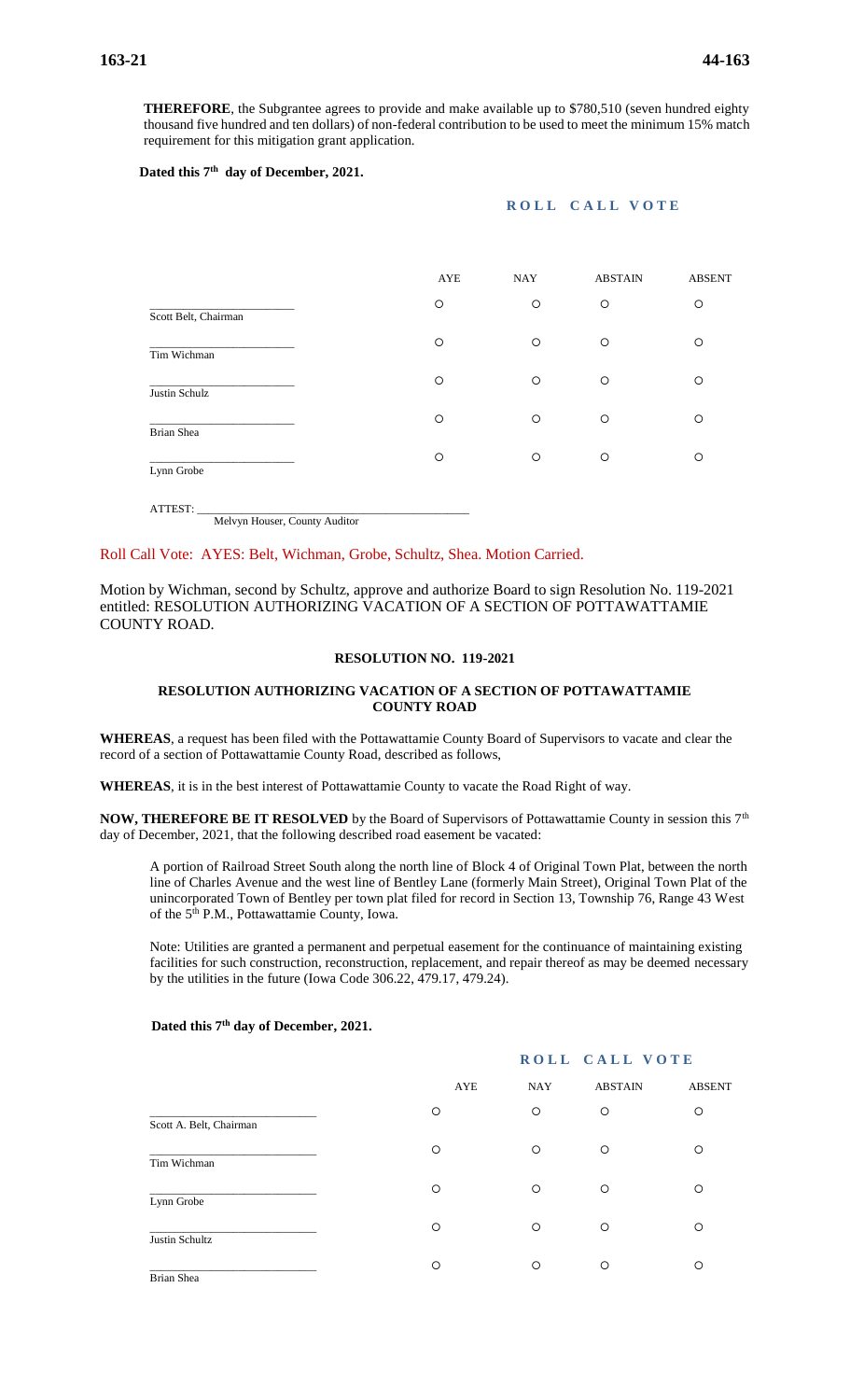ATTEST: \_\_\_\_\_\_\_\_\_\_\_\_\_\_\_\_\_\_\_\_\_\_\_\_\_\_\_\_\_\_\_\_\_\_\_\_\_\_\_\_\_\_\_\_\_\_\_\_\_\_

Melvyn Houser, County Auditor

RECOMMEND: John Rasmussen, County Engineer

Roll Call Vote: AYES: Belt, Wichman, Grobe, Schultz, Shea. Motion Carried.

Discussion was held by the Board on whether to reject, approve, or modify the Leisure Avenue Secondary Roads Assessment District Proposal.

Motion by Schultz, second by Shea, to open Final Public Hearing for the Leisure Avenue Secondary Roads Assessment District.

Roll Call Vote: AYES: Belt, Wichman, Grobe, Schultz, Shea. Motion Carried.

Motion by Wichman, second by Shea, to close Final Public Hearing. Roll Call Vote: AYES: Belt, Wichman, Grobe, Schultz, Shea. Motion Carried.

Motion by Shea, second by Grobe, to approve creation of the Leisure Avenue Secondary Roads Assessment District. UNANIMOUS VOTE. Motion Carried.

Motion by Wichman, second by Shea, to approve County contribution rate of 30% for Leisure Ave Secondary Roads Assessment District, set interest rate at 0%; and set date and time of final apportionment and determination for Tuesday, December 14<sup>th</sup> at 10:00A.M. UNANIMOUS VOTE. Motion Carried.

Motion by Shea, second by Schultz, to approve Change Order #2 – Elections Building Parking Lot. UNANIMOUS VOTE. Motion Carried.

## **3. OTHER BUSINESS**

Motion by Schultz, second by Shea, to approve Jail Captain and Detention Administrative Manager job descriptions. UNANIMOUS VOTE. Motion Carried.

Motion by Schultz, second by Shea, to approve quote from ArcaSearch for Digital Archival of Board of Supervisor's Minute Books for \$20,899 to be paid from the American Rescue Plan Acts Fund. UNANIMOUS VOTE. Motion Carried.

Motion by Shea, second by Schultz, to approve payment of NACO membership dues for 2022 in the amount of \$1863.00. UNANIMOUS VOTE. Motion Carried.

Motion by Wichman, second by Schultz, to approve and authorize Board to sign **Resolution No. 120-2021** entitled: Authorizing Pottawattamie County, Iowa to Enter into Settlement Agreements with McKesson Corporation, Cardinal Health, Inc., AmerisourceBergen Corporation, Johnson & Johnson, Janssen Pharmaceuticals, Inc., Ortho-McNeil-Janssen Pharmaceuticals, Inc., and Janssen Pharmaceuitca, Inc., Agree to the Terms of the Iowa Opioid Allocation Memorandum of Understanding and Authorize Entry Into that Memorandum of Understanding.

## **RESOLUTION NO. 120-2021**

**Authorizing Pottawattamie County, Iowa to Enter into Settlement Agreements with McKesson Corporation, Cardinal Health, Inc., AmerisourceBergen Corporation, Johnson & Johnson, Janssen Pharmaceuticals, Inc., Ortho-McNeil-Janssen Pharmaceuticals, Inc., and Janssen Pharmaceuitca, Inc., Agree to the Terms of the Iowa Opioid Allocation Memorandum of Understanding and Authorize Entry Into that Memorandum of Understanding**

**WHEREAS**, in 2018, the County Board of Supervisors authorized Pottawattamie County (the "County") to enter into an engagement agreement with Crueger Dickinson LLC, Simmons Hanly Conroy LLC and von Briesen & Roper, s.c. (the "Law Firms") to pursue litigation against certain manufacturers, distributors, and retailers of opioid pharmaceuticals (the "Opioid Defendants") in an effort to hold the Opioid Defendants financially responsible for the impact on of the Opioid Epidemic on the County and resources necessary to combat the opioid epidemic;

**WHEREAS**, on behalf of the County, the Law Firms filed a lawsuit against the Opioid Defendants in 2018 and have been litigating against the Opioid Defendants since that time;

**WHEREAS**, negotiations to settle claims against several of the Opioid Defendants, specifically McKesson Corporation, Cardinal Health, Inc., AmerisourceBergen Corporation, Johnson & Johnson, Janssen Pharmaceuticals, Inc., Ortho-McNeil-Janssen Pharmaceuticals, Inc., and Janssen Pharmaceuitca, Inc. (the "Settling Defendants") have been ongoing for several years;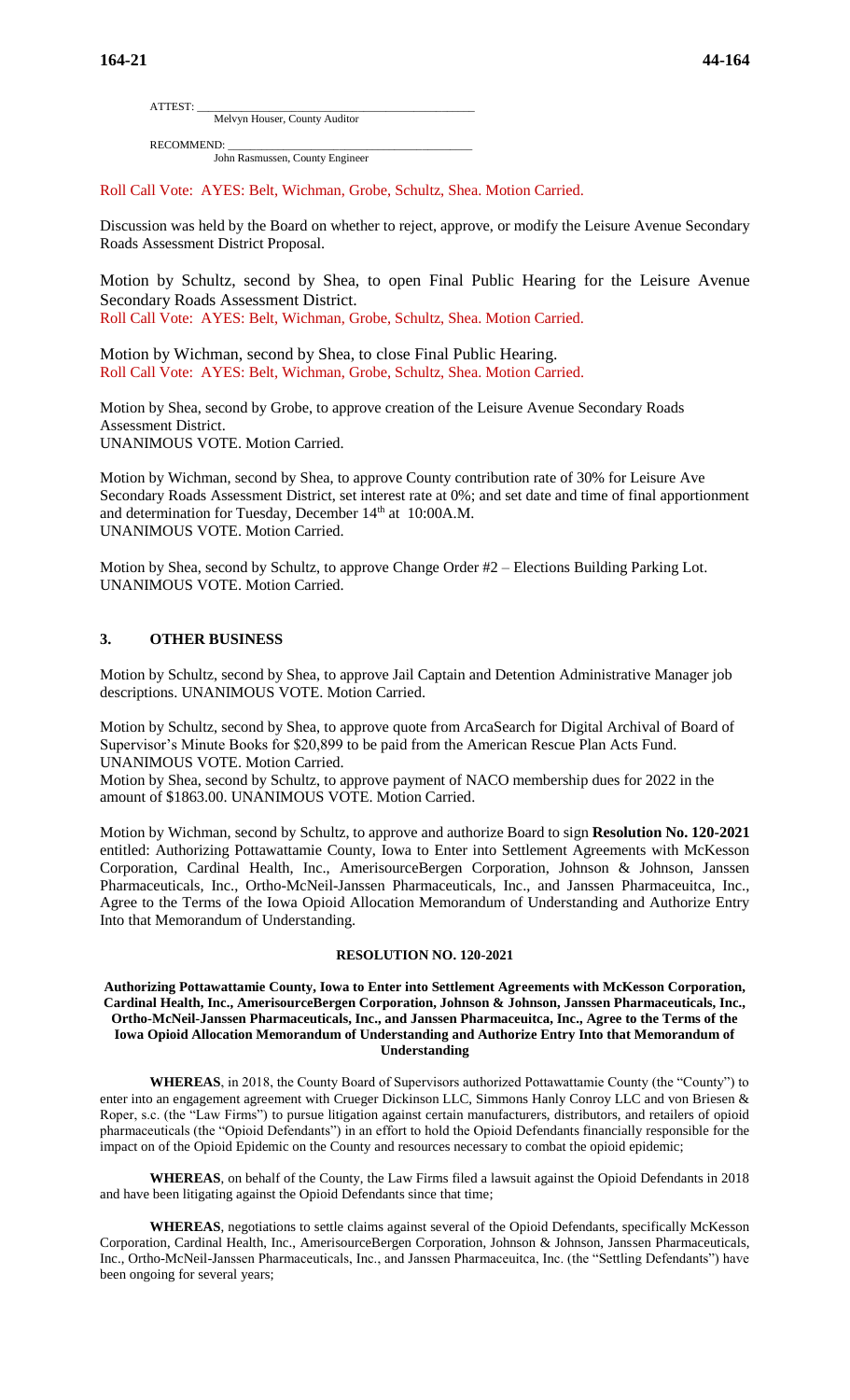**WHEREAS,** negotiations with the Settling Defendants have resulted in proposed nationwide settlements of state and local government claims involved in the Litigation;

**WHEREAS**, copies of the proposed terms of those proposed nationwide settlements have been set forth in the Distributors Master Settlement Agreement and the J&J Master Settlement Agreement (collectively "Settlement Agreements");

**WHEREAS,** copies of the Settlement Agreements as well as summary of the main terms of the Settlement Agreements, the deadlines for submitting the Participation Agreements to the Settlement Agreements and the MDL Court's Order setting deadlines for any Plaintiff who declines to enter into the Settlement Agreements have been provided to the County prior to the execution of this Resolution;

**WHEREAS**, the Settlement Agreements provide, among other things, for the payment of a certain sum to settling government entities in Iowa including to the State of Iowa and Participating Subdivisions, as that term is defined in the Settlement Agreements, upon occurrence of certain events as defined in the Settlement Agreements ("Iowa Opioid Funds");

**WHEREAS**, the Law Firms have engaged in extensive discussions with the State Attorney General's Office ("AGO") as to how the Iowa Opioid Funds will be allocated, which has resulted in the proposed Iowa Opioid Allocation Memorandum of Understanding ("Allocation MOU"), which is an agreement between all of the entities who are signatories to the Allocation MOU;

**WHEREAS,** a copy of the Allocation MOU and the Exhibits to that MOU has been provided with this Resolution;

**WHEREAS,** the Allocation MOU divides Iowa Opioid Funds as follows: (i) 50% to the State ("the Iowa Abatement Share") and (ii) 50% to Participating Local Governments ("LG Share"), less fees and costs allocated to the Iowa Backstop Fund as set forth in Section D of the Allocation MOU and in this Resolution ("LG Abatement Share").

**WHEREAS,** the LG Abatement Share shall be distributed in direct payments to the Counties that are Participating Local Governments according to the allocation model developed in connection with the proposed negotiating class in the National Prescription Opiate Litigation (MDL No. 2804) in the amounts set forth on Exhibit 2 to the Allocation MOU ("Direct Distribution Percentage"). The Direct Distribution Percentage will be multiplied by the total LG Abatement Share to arrive at the total allocation to the Participating Local Government (the "Direct Distribution Amount").

**WHEREAS,** 100% of the Iowa Abatement Share and the LG Abatement Share, regardless of allocation, shall be utilized only for Opioid Related Expenditures incurred after the Effective Date of this MOU. The list of approved Opioid Related Expenditures are set forth in Exhibit 1 to this MOU.

**WHEREAS** at least 75% of the Iowa Abatement Share and 75% of the LG Abatement Share shall be utilized for only the "Core Strategies" listed in Schedule A of Exhibit 1 to this MOU.

**WHEREAS,** every Participating Local Government that receives a Direct Distribution Amount shall create a separate fund on its financial books and records that is designated for the receipt and expenditure of the entity's Direct Distribution Amount, called the "LG Abatement Fund." Funds in an LG Abatement Fund shall not be commingled with any other money or funds of the Participating Local Government. A Participating Local Government may invest LG Abatement Fund funds consistent with the investment of other funds of a Participating Local Government.

**WHEREAS,** Funds in a LG Abatement Fund may be expended by a Participating Local Government only for Opioid Related Expenditures. For avoidance of doubt, funds in a LG Abatement Fund may not be expended for costs, disbursements or payments made or incurred prior to the Settlement.

**WHEREAS,** each LG Abatement Fund shall be subject to audit in a manner consistent with Code of Iowa §§331.402(2)(i) and 11.6. Any such audit shall be a financial and performance audit to ensure that the LG Abatement Fund disbursements are consistent with the terms of this MOU. If any such audit reveals an expenditure inconsistent with the terms of this MOU, the Participating Local Government shall immediately redirect the funds associated with the inconsistent expenditure to an Opioid Related Expenditure.

**WHEREAS,** County has contracted with the Law Firms for representation in the Litigation and the Law Firms have been representing those entities since 2018 and in consideration for the Law Firms' representation, the County entered into a contract with the Law Firms for a 25% contingency fee applied to County's total recovery from any settlement.

**WHEREAS,** the Settlement Agreements provide for the payment of attorney's fees and legal expenses owed by States and Participating Local Governments to outside counsel retained for Opioid Litigation. To effectuate this, the Court in the MDL Litigation has established a fund to compensate attorneys representing plaintiffs in the Litigation (the "National Attorney Fee Fund").

**WHEREAS,** the Law Firms intend to make application to the National Attorney Fee Fund. However, because there is still uncertainty regarding what counsel for litigating local governments will recover as compensation for the large volume of work done and the large out of pocket expense of the Litigation, and whereas the Parties to the Allocation MOU desire to fairly compensate outside counsel for the work done on behalf of the Participating Local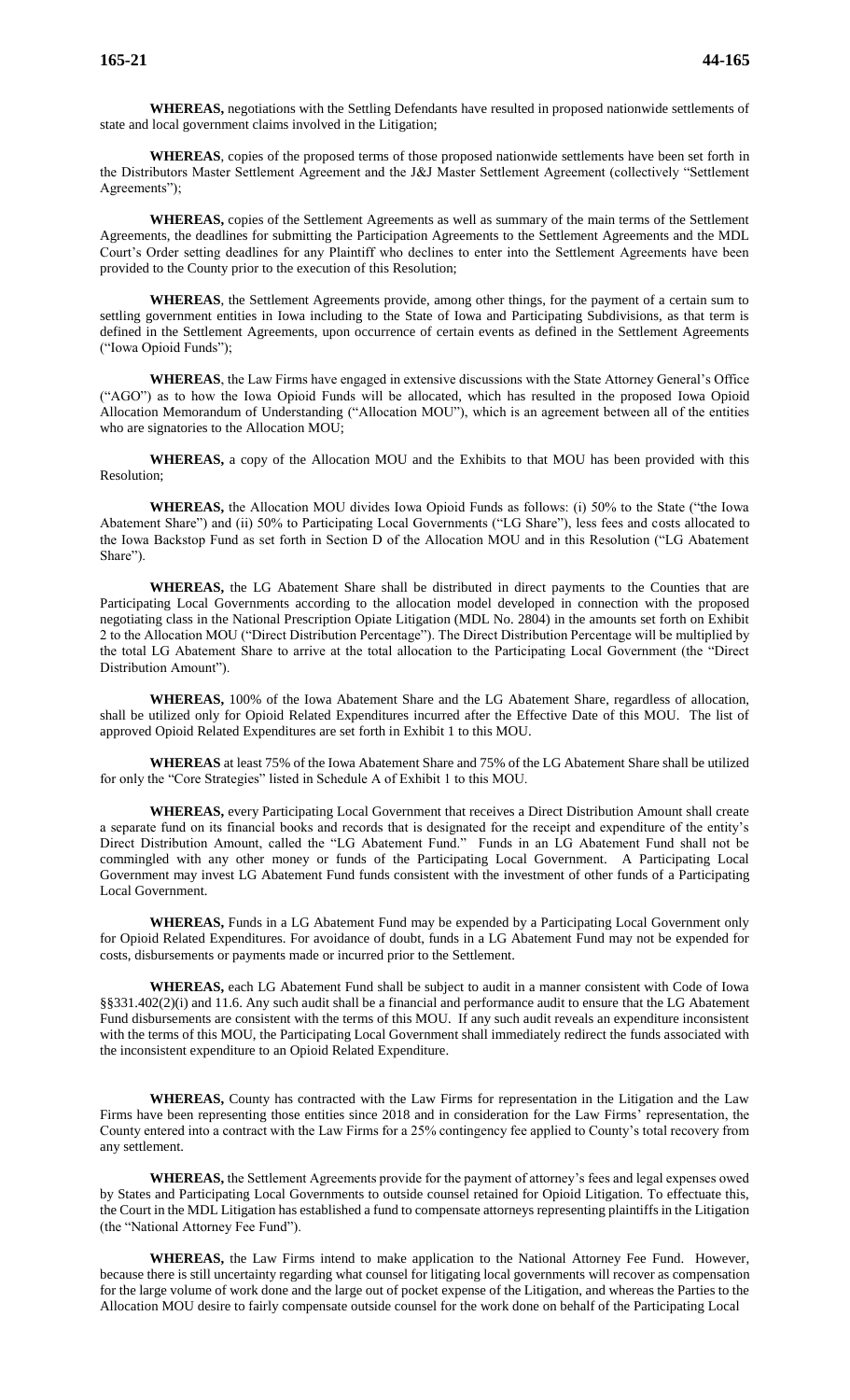Governments in Iowa, the Allocation MOU provides that a fund be created from 15 % of the LG Share attributable to the Litigating Local Governments, less any amounts a Litigating Local Government ("Iowa Backstop Fund")

**WHEREAS,** the Iowa Backstop Fund is meant to compensate outside counsel for participating local governments only for amounts not recovered at the National Fee Fund attributable to their Iowa clients;

**WHEREAS,** to be eligible for the Iowa Backstop Fund, the Law Firms must first seek payment from the National Attorneys' Fees Fund and may not recover amounts attributable to Counsel's representation of the County received at the National Attorneys' Fees Fund from the Iowa Backstop Fund;

**WHEREAS**, the County, by this Resolution, agrees to the creation of the Iowa Backstop Fund in the amount of 15% of the LG Share attributable to the Litigating Local Governments in order to fund a state-level "backstop" for payment of the fees, costs, and disbursements of the Law Firms;

**WHEREAS,** in no event shall the total of the amounts received by the Law Firms at the National Attorney's Fees Fund related to the County and the amount received at the Iowa Backstop Fund exceed the amount the Law Firms would have been entitled to pursuant their fee contract with the County;

**WHEREAS**, the County, by this Resolution, shall establish an account for the receipt of the LG Abatement Share consistent with the terms of this Resolution ("the LG Abatement Fund");

**WHEREAS**, the County's LG Abatement Fund shall be separate from the County's general fund, shall not be commingled with any other County funds, and shall be dedicated to funding opioid abatement measures as provided in the Settlement Agreements and the Allocation MOU;

**WHEREAS,** the County must comply annually with the reporting requirements in the Allocation MOU;

**WHEREAS**, the if the County elects to become a Participating Subdivision in the Settlement Agreements it will receive the benefits associated with the Settlement Agreement and the Allocation MOU, provided the County (a) approves the Settlement Agreements; (b) executes the Participation Agreements stating the County's intention to be bound by the Settlement Agreements; (3) approves the Allocation MOU; (4) executes the Acknowledgement and Agreement to be Bound to Memorandum of Understanding necessary to execute the Allocation MOU;

**WHEREAS**, the intent of this Resolution is to authorize the County to enter into the Settlement Agreements by executing the Participation Agreements and to enter into the Allocation MOU by executing the Acknowledgement and Agreement to be Bound to Memorandum of Understanding necessary to execute the Allocation MOU;

**NOW, THEREFORE, BE IT RESOLVED:** the County Board of Supervisors hereby approves and authorizes Mitchell A. Kay to settle and release the County's claims against the Settling Defendants in exchange for the consideration set forth in the Settlement Agreements, Allocation MOU and all exhibits thereto, including taking the following measures:

- 1. The execution of the Participation Agreement to the Distributors Settlement Agreement and any and all documents ancillary thereto.
- 2. The execution of the Participation Agreement to the Janssen Settlement Agreement and any and all documents ancillary thereto.
- 3. The execution of the Allocation MOU by executing the Acknowledgement and Agreement to be Bound to Memorandum of Understanding.

**BE IT FURTHER RESOLVED:** the County hereby establishes an account separate and distinct from the County's general fund which shall be titled "LG Abatement Fund" to receive the LG Abatement Share from the Settlement Agreements.

**BE IT FURTHER RESOLVED** that all actions heretofore taken by the Board of Supervisors and other appropriate public officers and agents of the County with respect to the matters contemplated under this Resolution are hereby ratified, confirmed and approved.

 **Dated this 7th day of December, 2021.**

|                         |         | <b>ROLL CALL VOTE</b> |                |               |  |
|-------------------------|---------|-----------------------|----------------|---------------|--|
|                         |         | AYE<br><b>NAY</b>     | <b>ABSTAIN</b> | <b>ABSENT</b> |  |
| Scott A. Belt, Chairman | O       | $\circ$               | O              | $\circ$       |  |
| Tim Wichman             | O       | $\circ$               | $\circ$        | O             |  |
| Lynn Grobe              | $\circ$ | $\circ$               | O              | $\circ$       |  |
| Justin Schultz          | O       | $\circ$               | O              | O             |  |
|                         | O       | $\circ$               | O              | O             |  |

# **R O L L C A L L L L C H H**